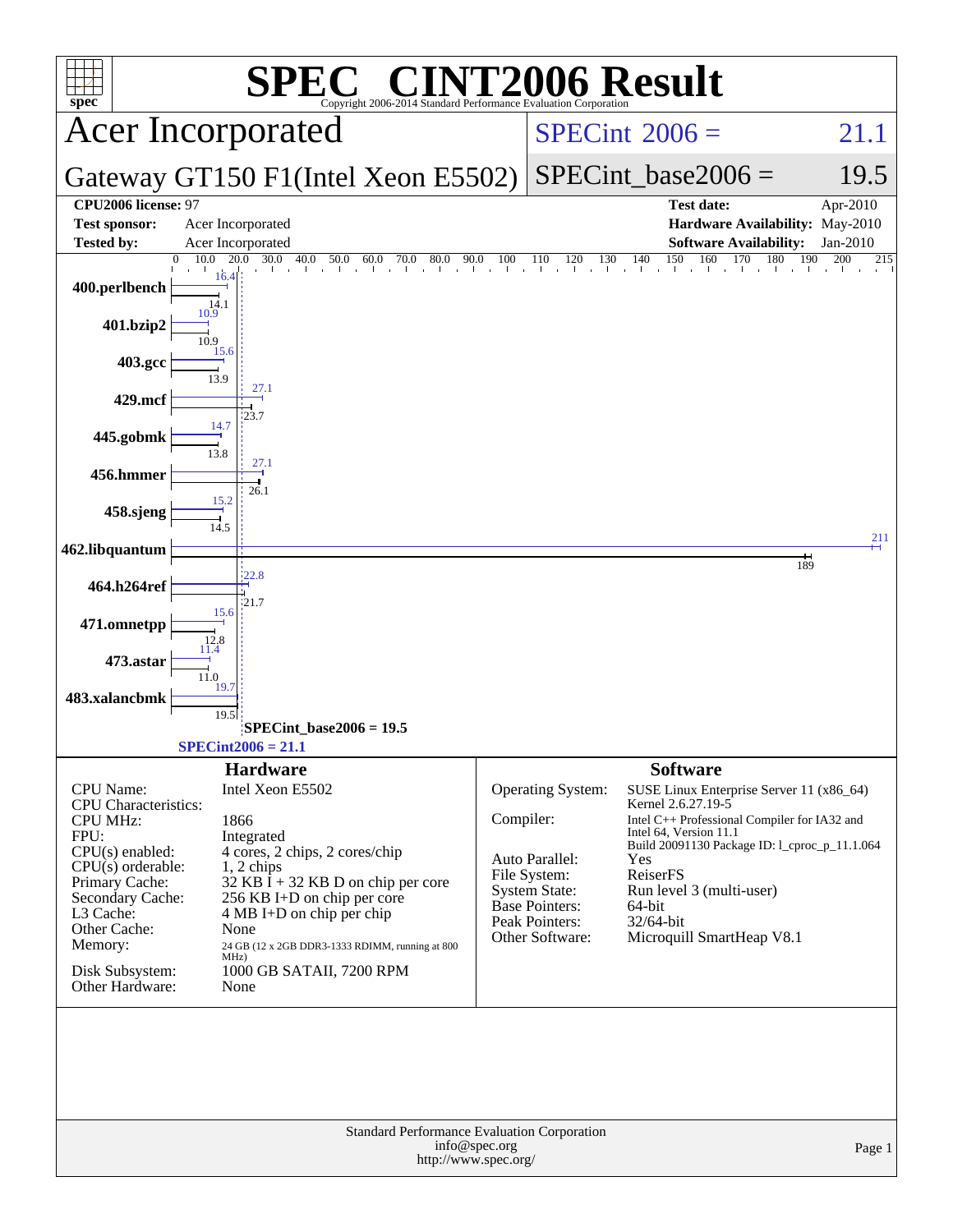

# **[SPEC CINT2006 Result](http://www.spec.org/auto/cpu2006/Docs/result-fields.html#SPECCINT2006Result)**

# Acer Incorporated

## $SPECint2006 = 21.1$  $SPECint2006 = 21.1$

Gateway GT150 F1(Intel Xeon E5502)  $SPECTnt\_base2006 = 19.5$ 

**[CPU2006 license:](http://www.spec.org/auto/cpu2006/Docs/result-fields.html#CPU2006license)** 97 **[Test date:](http://www.spec.org/auto/cpu2006/Docs/result-fields.html#Testdate)** Apr-2010 **[Test sponsor:](http://www.spec.org/auto/cpu2006/Docs/result-fields.html#Testsponsor)** Acer Incorporated **[Hardware Availability:](http://www.spec.org/auto/cpu2006/Docs/result-fields.html#HardwareAvailability)** May-2010 **[Tested by:](http://www.spec.org/auto/cpu2006/Docs/result-fields.html#Testedby)** Acer Incorporated **[Software Availability:](http://www.spec.org/auto/cpu2006/Docs/result-fields.html#SoftwareAvailability)** Jan-2010

#### **[Results Table](http://www.spec.org/auto/cpu2006/Docs/result-fields.html#ResultsTable)**

|                    |                | <b>Peak</b> |                                                                                                          |       |                |             |                |              |                |              |                |              |
|--------------------|----------------|-------------|----------------------------------------------------------------------------------------------------------|-------|----------------|-------------|----------------|--------------|----------------|--------------|----------------|--------------|
| <b>Benchmark</b>   | <b>Seconds</b> | Ratio       | <b>Seconds</b>                                                                                           | Ratio | <b>Seconds</b> | Ratio       | <b>Seconds</b> | <b>Ratio</b> | <b>Seconds</b> | <b>Ratio</b> | <b>Seconds</b> | <b>Ratio</b> |
| 400.perlbench      | 695            | 14.1        | 692                                                                                                      | 14.1  | 694            | 14.1        | 594            | 16.4         | 595            | 16.4         | 593            | 16.5         |
| 401.bzip2          | 879            | 11.0        | 884                                                                                                      | 10.9  | 890            | 10.8        | 881            | 11.0         | 884            | <u>10.9</u>  | 886            | 10.9         |
| $403.\mathrm{gcc}$ | 579            | 13.9        | 580                                                                                                      | 13.9  | 579            | 13.9        | 517            | 15.6         | 517            | 15.6         | 518            | 15.6         |
| $429$ mcf          | 385            | 23.7        | 384                                                                                                      | 23.7  | 384            | 23.8        | 336            | 27.1         | 338            | 27.0         | 336            | 27.1         |
| $445$ .gobmk       | 760            | 13.8        | 760                                                                                                      | 13.8  | 756            | 13.9        | 715            | 14.7         | 719            | 14.6         | 714            | 14.7         |
| 456.hmmer          | 354            | 26.4        | 360                                                                                                      | 25.9  | 358            | 26.1        | 343            | 27.2         | 344            | 27.1         | 344            | 27.1         |
| $458$ .sjeng       | 837            | 14.5        | 836                                                                                                      | 14.5  | 839            | 14.4        | 795            | 15.2         | 795            | 15.2         | 795            | 15.2         |
| 462.libquantum     | 110            | 189         | 109                                                                                                      | 191   | 110            | 189         | 99.2           | 209          | 98.0           | 211          | 98.0           | 211          |
| 464.h264ref        | 1020           | 21.7        | 1019                                                                                                     | 21.7  | 1026           | 21.6        | 969            | 22.8         | 970            | 22.8         | 971            | 22.8         |
| $ 471$ .omnetpp    | 487            | 12.8        | 486                                                                                                      | 12.9  | 487            | 12.8        | 402            | 15.6         | 402            | 15.5         | 402            | 15.6         |
| $473$ . astar      | 640            | 11.0        | 639                                                                                                      | 11.0  | 640            | <b>11.0</b> | 621            | 11.3         | 618            | <u>11.4</u>  | 618            | 11.4         |
| 483.xalancbmk      | 355            | 19.5        | 353                                                                                                      | 19.5  | 351            | 19.7        | 350            | 19.7         | 348            | 19.8         | 350            | 19.7         |
|                    |                |             | Results appear in the order in which they were run. Bold underlined text indicates a median measurement. |       |                |             |                |              |                |              |                |              |

### **[Operating System Notes](http://www.spec.org/auto/cpu2006/Docs/result-fields.html#OperatingSystemNotes)**

'ulimit -s unlimited' was set for stacksize unlimited

### **[General Notes](http://www.spec.org/auto/cpu2006/Docs/result-fields.html#GeneralNotes)**

 OMP\_NUM\_THREADS set to number of cores KMP\_AFFINITY set to granularity=fine,scatter This result was measured on the Gateway GT150 F1. The Acer AT150 F1 and Gateway GT150 F1 are electronically equivalent. Binaries were compiled on SLES 10 with Binutils 2.18.50.0.7.20080502

# **[Base Compiler Invocation](http://www.spec.org/auto/cpu2006/Docs/result-fields.html#BaseCompilerInvocation)**

[C benchmarks](http://www.spec.org/auto/cpu2006/Docs/result-fields.html#Cbenchmarks): [icc -m64](http://www.spec.org/cpu2006/results/res2010q3/cpu2006-20100608-11688.flags.html#user_CCbase_intel_icc_64bit_f346026e86af2a669e726fe758c88044)

[C++ benchmarks:](http://www.spec.org/auto/cpu2006/Docs/result-fields.html#CXXbenchmarks) [icpc -m64](http://www.spec.org/cpu2006/results/res2010q3/cpu2006-20100608-11688.flags.html#user_CXXbase_intel_icpc_64bit_fc66a5337ce925472a5c54ad6a0de310)

# **[Base Portability Flags](http://www.spec.org/auto/cpu2006/Docs/result-fields.html#BasePortabilityFlags)**

 400.perlbench: [-DSPEC\\_CPU\\_LP64](http://www.spec.org/cpu2006/results/res2010q3/cpu2006-20100608-11688.flags.html#b400.perlbench_basePORTABILITY_DSPEC_CPU_LP64) [-DSPEC\\_CPU\\_LINUX\\_X64](http://www.spec.org/cpu2006/results/res2010q3/cpu2006-20100608-11688.flags.html#b400.perlbench_baseCPORTABILITY_DSPEC_CPU_LINUX_X64) 401.bzip2: [-DSPEC\\_CPU\\_LP64](http://www.spec.org/cpu2006/results/res2010q3/cpu2006-20100608-11688.flags.html#suite_basePORTABILITY401_bzip2_DSPEC_CPU_LP64)

Continued on next page

Standard Performance Evaluation Corporation [info@spec.org](mailto:info@spec.org) <http://www.spec.org/>

Page 2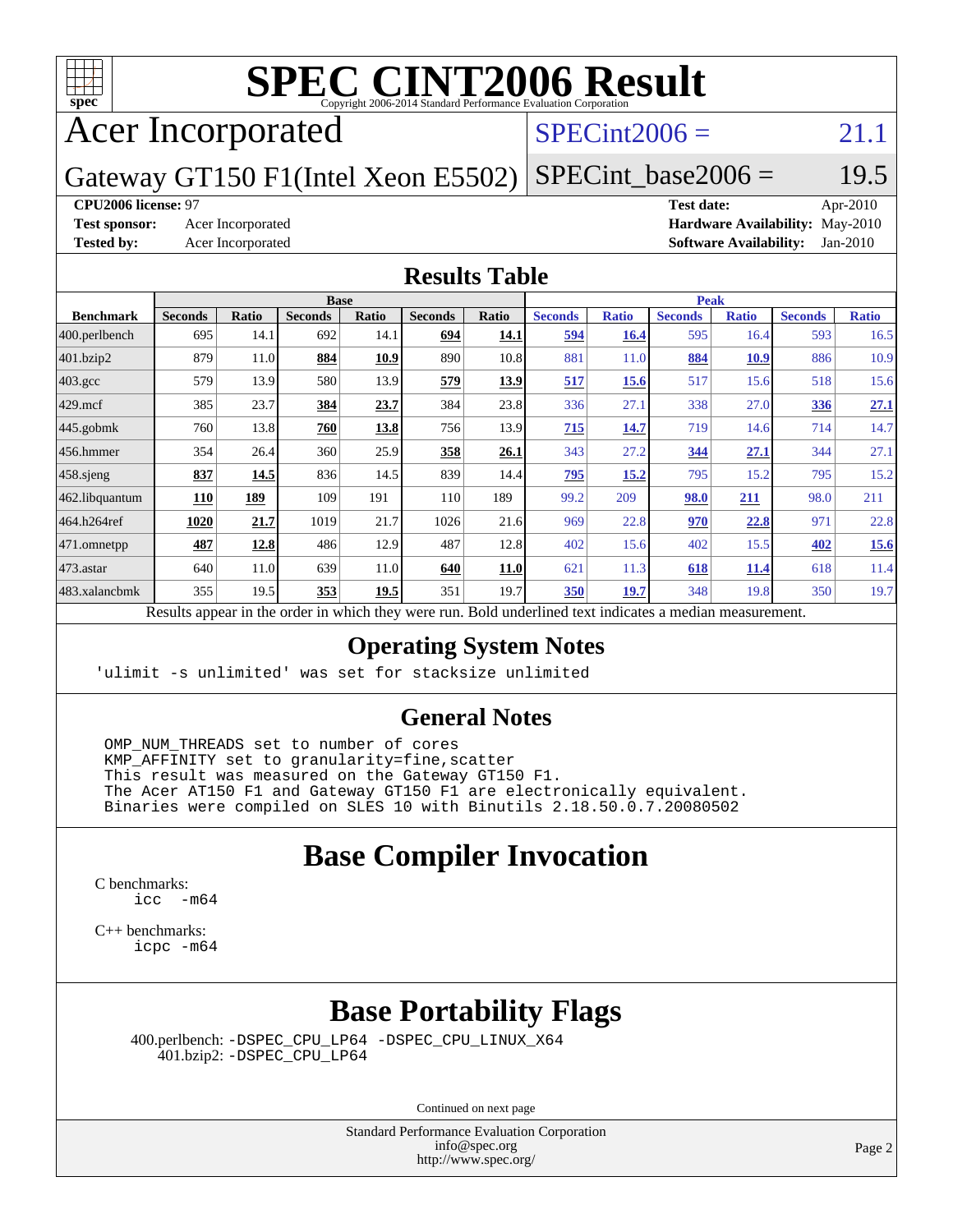

[C benchmarks](http://www.spec.org/auto/cpu2006/Docs/result-fields.html#Cbenchmarks):

403.gcc: [-Dalloca=\\_alloca](http://www.spec.org/cpu2006/results/res2010q3/cpu2006-20100608-11688.flags.html#b403.gcc_baseEXTRA_CFLAGS_Dalloca_be3056838c12de2578596ca5467af7f3)

# **[Peak Compiler Invocation](http://www.spec.org/auto/cpu2006/Docs/result-fields.html#PeakCompilerInvocation)**

[C benchmarks \(except as noted below\)](http://www.spec.org/auto/cpu2006/Docs/result-fields.html#Cbenchmarksexceptasnotedbelow): [icc -m64](http://www.spec.org/cpu2006/results/res2010q3/cpu2006-20100608-11688.flags.html#user_CCpeak_intel_icc_64bit_f346026e86af2a669e726fe758c88044)

400.perlbench: [icc -m32](http://www.spec.org/cpu2006/results/res2010q3/cpu2006-20100608-11688.flags.html#user_peakCCLD400_perlbench_intel_icc_32bit_a6a621f8d50482236b970c6ac5f55f93)

429.mcf: [icc -m32](http://www.spec.org/cpu2006/results/res2010q3/cpu2006-20100608-11688.flags.html#user_peakCCLD429_mcf_intel_icc_32bit_a6a621f8d50482236b970c6ac5f55f93)

445.gobmk: [icc -m32](http://www.spec.org/cpu2006/results/res2010q3/cpu2006-20100608-11688.flags.html#user_peakCCLD445_gobmk_intel_icc_32bit_a6a621f8d50482236b970c6ac5f55f93)

464.h264ref: [icc -m32](http://www.spec.org/cpu2006/results/res2010q3/cpu2006-20100608-11688.flags.html#user_peakCCLD464_h264ref_intel_icc_32bit_a6a621f8d50482236b970c6ac5f55f93)

[C++ benchmarks \(except as noted below\):](http://www.spec.org/auto/cpu2006/Docs/result-fields.html#CXXbenchmarksexceptasnotedbelow) [icpc -m32](http://www.spec.org/cpu2006/results/res2010q3/cpu2006-20100608-11688.flags.html#user_CXXpeak_intel_icpc_32bit_4e5a5ef1a53fd332b3c49e69c3330699)

473.astar: [icpc -m64](http://www.spec.org/cpu2006/results/res2010q3/cpu2006-20100608-11688.flags.html#user_peakCXXLD473_astar_intel_icpc_64bit_fc66a5337ce925472a5c54ad6a0de310)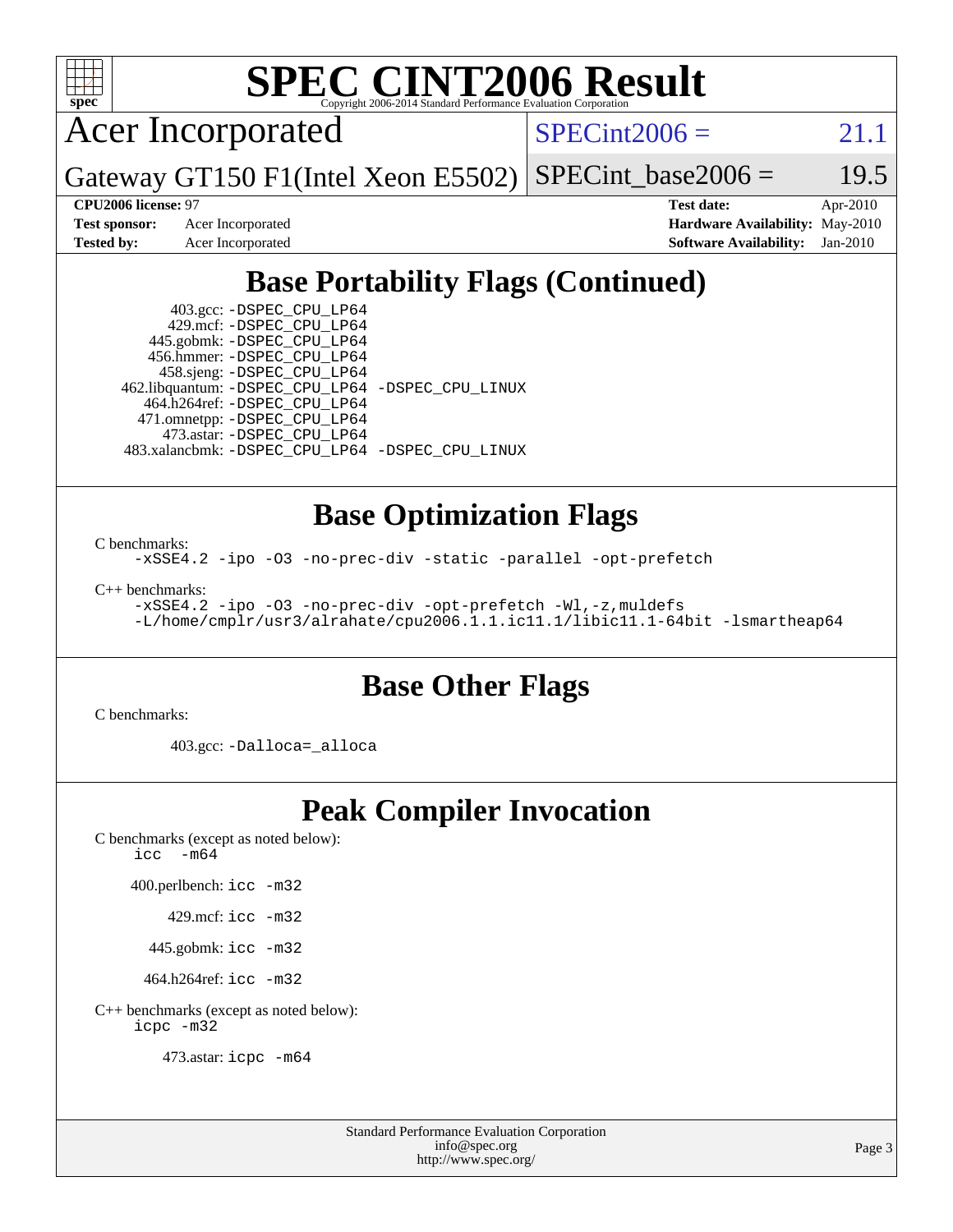

# **[SPEC CINT2006 Result](http://www.spec.org/auto/cpu2006/Docs/result-fields.html#SPECCINT2006Result)**

Acer Incorporated

 $SPECint2006 = 21.1$  $SPECint2006 = 21.1$ 

Gateway GT150 F1(Intel Xeon E5502) SPECint base2006 =  $19.5$ 

**[CPU2006 license:](http://www.spec.org/auto/cpu2006/Docs/result-fields.html#CPU2006license)** 97 **[Test date:](http://www.spec.org/auto/cpu2006/Docs/result-fields.html#Testdate)** Apr-2010 **[Test sponsor:](http://www.spec.org/auto/cpu2006/Docs/result-fields.html#Testsponsor)** Acer Incorporated **[Hardware Availability:](http://www.spec.org/auto/cpu2006/Docs/result-fields.html#HardwareAvailability)** May-2010 **[Tested by:](http://www.spec.org/auto/cpu2006/Docs/result-fields.html#Testedby)** Acer Incorporated **[Software Availability:](http://www.spec.org/auto/cpu2006/Docs/result-fields.html#SoftwareAvailability)** Jan-2010

# **[Peak Portability Flags](http://www.spec.org/auto/cpu2006/Docs/result-fields.html#PeakPortabilityFlags)**

 400.perlbench: [-DSPEC\\_CPU\\_LINUX\\_IA32](http://www.spec.org/cpu2006/results/res2010q3/cpu2006-20100608-11688.flags.html#b400.perlbench_peakCPORTABILITY_DSPEC_CPU_LINUX_IA32) 401.bzip2: [-DSPEC\\_CPU\\_LP64](http://www.spec.org/cpu2006/results/res2010q3/cpu2006-20100608-11688.flags.html#suite_peakPORTABILITY401_bzip2_DSPEC_CPU_LP64) 403.gcc: [-DSPEC\\_CPU\\_LP64](http://www.spec.org/cpu2006/results/res2010q3/cpu2006-20100608-11688.flags.html#suite_peakPORTABILITY403_gcc_DSPEC_CPU_LP64) 456.hmmer: [-DSPEC\\_CPU\\_LP64](http://www.spec.org/cpu2006/results/res2010q3/cpu2006-20100608-11688.flags.html#suite_peakPORTABILITY456_hmmer_DSPEC_CPU_LP64) 458.sjeng: [-DSPEC\\_CPU\\_LP64](http://www.spec.org/cpu2006/results/res2010q3/cpu2006-20100608-11688.flags.html#suite_peakPORTABILITY458_sjeng_DSPEC_CPU_LP64) 462.libquantum: [-DSPEC\\_CPU\\_LP64](http://www.spec.org/cpu2006/results/res2010q3/cpu2006-20100608-11688.flags.html#suite_peakPORTABILITY462_libquantum_DSPEC_CPU_LP64) [-DSPEC\\_CPU\\_LINUX](http://www.spec.org/cpu2006/results/res2010q3/cpu2006-20100608-11688.flags.html#b462.libquantum_peakCPORTABILITY_DSPEC_CPU_LINUX) 473.astar: [-DSPEC\\_CPU\\_LP64](http://www.spec.org/cpu2006/results/res2010q3/cpu2006-20100608-11688.flags.html#suite_peakPORTABILITY473_astar_DSPEC_CPU_LP64) 483.xalancbmk: [-DSPEC\\_CPU\\_LINUX](http://www.spec.org/cpu2006/results/res2010q3/cpu2006-20100608-11688.flags.html#b483.xalancbmk_peakCXXPORTABILITY_DSPEC_CPU_LINUX)

# **[Peak Optimization Flags](http://www.spec.org/auto/cpu2006/Docs/result-fields.html#PeakOptimizationFlags)**

[C benchmarks](http://www.spec.org/auto/cpu2006/Docs/result-fields.html#Cbenchmarks):

 400.perlbench: [-xSSE4.2](http://www.spec.org/cpu2006/results/res2010q3/cpu2006-20100608-11688.flags.html#user_peakPASS2_CFLAGSPASS2_LDCFLAGS400_perlbench_f-xSSE42_f91528193cf0b216347adb8b939d4107)(pass 2) [-prof-gen](http://www.spec.org/cpu2006/results/res2010q3/cpu2006-20100608-11688.flags.html#user_peakPASS1_CFLAGSPASS1_LDCFLAGS400_perlbench_prof_gen_e43856698f6ca7b7e442dfd80e94a8fc)(pass 1) [-ipo](http://www.spec.org/cpu2006/results/res2010q3/cpu2006-20100608-11688.flags.html#user_peakPASS2_CFLAGSPASS2_LDCFLAGS400_perlbench_f-ipo)(pass 2) [-O3](http://www.spec.org/cpu2006/results/res2010q3/cpu2006-20100608-11688.flags.html#user_peakPASS2_CFLAGSPASS2_LDCFLAGS400_perlbench_f-O3)(pass 2) [-no-prec-div](http://www.spec.org/cpu2006/results/res2010q3/cpu2006-20100608-11688.flags.html#user_peakPASS2_CFLAGSPASS2_LDCFLAGS400_perlbench_f-no-prec-div)(pass 2) [-static](http://www.spec.org/cpu2006/results/res2010q3/cpu2006-20100608-11688.flags.html#user_peakPASS2_CFLAGSPASS2_LDCFLAGS400_perlbench_f-static)(pass 2) [-prof-use](http://www.spec.org/cpu2006/results/res2010q3/cpu2006-20100608-11688.flags.html#user_peakPASS2_CFLAGSPASS2_LDCFLAGS400_perlbench_prof_use_bccf7792157ff70d64e32fe3e1250b55)(pass 2) [-ansi-alias](http://www.spec.org/cpu2006/results/res2010q3/cpu2006-20100608-11688.flags.html#user_peakCOPTIMIZE400_perlbench_f-ansi-alias) [-opt-prefetch](http://www.spec.org/cpu2006/results/res2010q3/cpu2006-20100608-11688.flags.html#user_peakCOPTIMIZE400_perlbench_f-opt-prefetch) 401.bzip2: [-xSSE4.2](http://www.spec.org/cpu2006/results/res2010q3/cpu2006-20100608-11688.flags.html#user_peakPASS2_CFLAGSPASS2_LDCFLAGS401_bzip2_f-xSSE42_f91528193cf0b216347adb8b939d4107)(pass 2) [-prof-gen](http://www.spec.org/cpu2006/results/res2010q3/cpu2006-20100608-11688.flags.html#user_peakPASS1_CFLAGSPASS1_LDCFLAGS401_bzip2_prof_gen_e43856698f6ca7b7e442dfd80e94a8fc)(pass 1) [-ipo](http://www.spec.org/cpu2006/results/res2010q3/cpu2006-20100608-11688.flags.html#user_peakPASS2_CFLAGSPASS2_LDCFLAGS401_bzip2_f-ipo)(pass 2)

[-O3](http://www.spec.org/cpu2006/results/res2010q3/cpu2006-20100608-11688.flags.html#user_peakPASS2_CFLAGSPASS2_LDCFLAGS401_bzip2_f-O3)(pass 2) [-no-prec-div](http://www.spec.org/cpu2006/results/res2010q3/cpu2006-20100608-11688.flags.html#user_peakCOPTIMIZEPASS2_CFLAGSPASS2_LDCFLAGS401_bzip2_f-no-prec-div) [-static](http://www.spec.org/cpu2006/results/res2010q3/cpu2006-20100608-11688.flags.html#user_peakPASS2_CFLAGSPASS2_LDCFLAGS401_bzip2_f-static)(pass 2) [-prof-use](http://www.spec.org/cpu2006/results/res2010q3/cpu2006-20100608-11688.flags.html#user_peakPASS2_CFLAGSPASS2_LDCFLAGS401_bzip2_prof_use_bccf7792157ff70d64e32fe3e1250b55)(pass 2) [-auto-ilp32](http://www.spec.org/cpu2006/results/res2010q3/cpu2006-20100608-11688.flags.html#user_peakCOPTIMIZE401_bzip2_f-auto-ilp32) [-opt-prefetch](http://www.spec.org/cpu2006/results/res2010q3/cpu2006-20100608-11688.flags.html#user_peakCOPTIMIZE401_bzip2_f-opt-prefetch) [-ansi-alias](http://www.spec.org/cpu2006/results/res2010q3/cpu2006-20100608-11688.flags.html#user_peakCOPTIMIZE401_bzip2_f-ansi-alias)

 403.gcc: [-xSSE4.2](http://www.spec.org/cpu2006/results/res2010q3/cpu2006-20100608-11688.flags.html#user_peakCOPTIMIZE403_gcc_f-xSSE42_f91528193cf0b216347adb8b939d4107) [-ipo](http://www.spec.org/cpu2006/results/res2010q3/cpu2006-20100608-11688.flags.html#user_peakCOPTIMIZE403_gcc_f-ipo) [-O3](http://www.spec.org/cpu2006/results/res2010q3/cpu2006-20100608-11688.flags.html#user_peakCOPTIMIZE403_gcc_f-O3) [-no-prec-div](http://www.spec.org/cpu2006/results/res2010q3/cpu2006-20100608-11688.flags.html#user_peakCOPTIMIZE403_gcc_f-no-prec-div) [-static](http://www.spec.org/cpu2006/results/res2010q3/cpu2006-20100608-11688.flags.html#user_peakCOPTIMIZE403_gcc_f-static) [-inline-calloc](http://www.spec.org/cpu2006/results/res2010q3/cpu2006-20100608-11688.flags.html#user_peakCOPTIMIZE403_gcc_f-inline-calloc) [-opt-malloc-options=3](http://www.spec.org/cpu2006/results/res2010q3/cpu2006-20100608-11688.flags.html#user_peakCOPTIMIZE403_gcc_f-opt-malloc-options_13ab9b803cf986b4ee62f0a5998c2238) [-auto-ilp32](http://www.spec.org/cpu2006/results/res2010q3/cpu2006-20100608-11688.flags.html#user_peakCOPTIMIZE403_gcc_f-auto-ilp32)

429.mcf: [-xSSE4.2](http://www.spec.org/cpu2006/results/res2010q3/cpu2006-20100608-11688.flags.html#user_peakCOPTIMIZE429_mcf_f-xSSE42_f91528193cf0b216347adb8b939d4107) [-ipo](http://www.spec.org/cpu2006/results/res2010q3/cpu2006-20100608-11688.flags.html#user_peakCOPTIMIZE429_mcf_f-ipo) [-O3](http://www.spec.org/cpu2006/results/res2010q3/cpu2006-20100608-11688.flags.html#user_peakCOPTIMIZE429_mcf_f-O3) [-no-prec-div](http://www.spec.org/cpu2006/results/res2010q3/cpu2006-20100608-11688.flags.html#user_peakCOPTIMIZE429_mcf_f-no-prec-div) [-static](http://www.spec.org/cpu2006/results/res2010q3/cpu2006-20100608-11688.flags.html#user_peakCOPTIMIZE429_mcf_f-static) [-opt-prefetch](http://www.spec.org/cpu2006/results/res2010q3/cpu2006-20100608-11688.flags.html#user_peakCOPTIMIZE429_mcf_f-opt-prefetch)

 445.gobmk: [-xSSE4.2](http://www.spec.org/cpu2006/results/res2010q3/cpu2006-20100608-11688.flags.html#user_peakPASS2_CFLAGSPASS2_LDCFLAGS445_gobmk_f-xSSE42_f91528193cf0b216347adb8b939d4107)(pass 2) [-prof-gen](http://www.spec.org/cpu2006/results/res2010q3/cpu2006-20100608-11688.flags.html#user_peakPASS1_CFLAGSPASS1_LDCFLAGS445_gobmk_prof_gen_e43856698f6ca7b7e442dfd80e94a8fc)(pass 1) [-prof-use](http://www.spec.org/cpu2006/results/res2010q3/cpu2006-20100608-11688.flags.html#user_peakPASS2_CFLAGSPASS2_LDCFLAGS445_gobmk_prof_use_bccf7792157ff70d64e32fe3e1250b55)(pass 2) [-O2](http://www.spec.org/cpu2006/results/res2010q3/cpu2006-20100608-11688.flags.html#user_peakCOPTIMIZE445_gobmk_f-O2) [-ipo](http://www.spec.org/cpu2006/results/res2010q3/cpu2006-20100608-11688.flags.html#user_peakCOPTIMIZE445_gobmk_f-ipo) [-no-prec-div](http://www.spec.org/cpu2006/results/res2010q3/cpu2006-20100608-11688.flags.html#user_peakCOPTIMIZE445_gobmk_f-no-prec-div) [-ansi-alias](http://www.spec.org/cpu2006/results/res2010q3/cpu2006-20100608-11688.flags.html#user_peakCOPTIMIZE445_gobmk_f-ansi-alias)

 456.hmmer: [-xSSE4.2](http://www.spec.org/cpu2006/results/res2010q3/cpu2006-20100608-11688.flags.html#user_peakCOPTIMIZE456_hmmer_f-xSSE42_f91528193cf0b216347adb8b939d4107) [-ipo](http://www.spec.org/cpu2006/results/res2010q3/cpu2006-20100608-11688.flags.html#user_peakCOPTIMIZE456_hmmer_f-ipo) [-O3](http://www.spec.org/cpu2006/results/res2010q3/cpu2006-20100608-11688.flags.html#user_peakCOPTIMIZE456_hmmer_f-O3) [-no-prec-div](http://www.spec.org/cpu2006/results/res2010q3/cpu2006-20100608-11688.flags.html#user_peakCOPTIMIZE456_hmmer_f-no-prec-div) [-static](http://www.spec.org/cpu2006/results/res2010q3/cpu2006-20100608-11688.flags.html#user_peakCOPTIMIZE456_hmmer_f-static) [-unroll2](http://www.spec.org/cpu2006/results/res2010q3/cpu2006-20100608-11688.flags.html#user_peakCOPTIMIZE456_hmmer_f-unroll_784dae83bebfb236979b41d2422d7ec2) [-ansi-alias](http://www.spec.org/cpu2006/results/res2010q3/cpu2006-20100608-11688.flags.html#user_peakCOPTIMIZE456_hmmer_f-ansi-alias) [-auto-ilp32](http://www.spec.org/cpu2006/results/res2010q3/cpu2006-20100608-11688.flags.html#user_peakCOPTIMIZE456_hmmer_f-auto-ilp32)

 458.sjeng: [-xSSE4.2](http://www.spec.org/cpu2006/results/res2010q3/cpu2006-20100608-11688.flags.html#user_peakPASS2_CFLAGSPASS2_LDCFLAGS458_sjeng_f-xSSE42_f91528193cf0b216347adb8b939d4107)(pass 2) [-prof-gen](http://www.spec.org/cpu2006/results/res2010q3/cpu2006-20100608-11688.flags.html#user_peakPASS1_CFLAGSPASS1_LDCFLAGS458_sjeng_prof_gen_e43856698f6ca7b7e442dfd80e94a8fc)(pass 1) [-ipo](http://www.spec.org/cpu2006/results/res2010q3/cpu2006-20100608-11688.flags.html#user_peakPASS2_CFLAGSPASS2_LDCFLAGS458_sjeng_f-ipo)(pass 2) [-O3](http://www.spec.org/cpu2006/results/res2010q3/cpu2006-20100608-11688.flags.html#user_peakPASS2_CFLAGSPASS2_LDCFLAGS458_sjeng_f-O3)(pass 2) [-no-prec-div](http://www.spec.org/cpu2006/results/res2010q3/cpu2006-20100608-11688.flags.html#user_peakPASS2_CFLAGSPASS2_LDCFLAGS458_sjeng_f-no-prec-div)(pass 2) [-static](http://www.spec.org/cpu2006/results/res2010q3/cpu2006-20100608-11688.flags.html#user_peakPASS2_CFLAGSPASS2_LDCFLAGS458_sjeng_f-static)(pass 2)  $-prof$ - $use(pass 2)$  [-unroll4](http://www.spec.org/cpu2006/results/res2010q3/cpu2006-20100608-11688.flags.html#user_peakCOPTIMIZE458_sjeng_f-unroll_4e5e4ed65b7fd20bdcd365bec371b81f)

 462.libquantum: [-xSSE4.2](http://www.spec.org/cpu2006/results/res2010q3/cpu2006-20100608-11688.flags.html#user_peakCOPTIMIZE462_libquantum_f-xSSE42_f91528193cf0b216347adb8b939d4107) [-ipo](http://www.spec.org/cpu2006/results/res2010q3/cpu2006-20100608-11688.flags.html#user_peakCOPTIMIZE462_libquantum_f-ipo) [-O3](http://www.spec.org/cpu2006/results/res2010q3/cpu2006-20100608-11688.flags.html#user_peakCOPTIMIZE462_libquantum_f-O3) [-no-prec-div](http://www.spec.org/cpu2006/results/res2010q3/cpu2006-20100608-11688.flags.html#user_peakCOPTIMIZE462_libquantum_f-no-prec-div) [-static](http://www.spec.org/cpu2006/results/res2010q3/cpu2006-20100608-11688.flags.html#user_peakCOPTIMIZE462_libquantum_f-static) [-parallel](http://www.spec.org/cpu2006/results/res2010q3/cpu2006-20100608-11688.flags.html#user_peakCOPTIMIZE462_libquantum_f-parallel) [-opt-prefetch](http://www.spec.org/cpu2006/results/res2010q3/cpu2006-20100608-11688.flags.html#user_peakCOPTIMIZE462_libquantum_f-opt-prefetch) [-par-schedule-static=32768](http://www.spec.org/cpu2006/results/res2010q3/cpu2006-20100608-11688.flags.html#user_peakCOPTIMIZE462_libquantum_f-par-schedule_9386bcd99ba64e99ee01d1aafefddd14) [-ansi-alias](http://www.spec.org/cpu2006/results/res2010q3/cpu2006-20100608-11688.flags.html#user_peakCOPTIMIZE462_libquantum_f-ansi-alias)

 464.h264ref: [-xSSE4.2](http://www.spec.org/cpu2006/results/res2010q3/cpu2006-20100608-11688.flags.html#user_peakPASS2_CFLAGSPASS2_LDCFLAGS464_h264ref_f-xSSE42_f91528193cf0b216347adb8b939d4107)(pass 2) [-prof-gen](http://www.spec.org/cpu2006/results/res2010q3/cpu2006-20100608-11688.flags.html#user_peakPASS1_CFLAGSPASS1_LDCFLAGS464_h264ref_prof_gen_e43856698f6ca7b7e442dfd80e94a8fc)(pass 1) [-ipo](http://www.spec.org/cpu2006/results/res2010q3/cpu2006-20100608-11688.flags.html#user_peakPASS2_CFLAGSPASS2_LDCFLAGS464_h264ref_f-ipo)(pass 2) [-O3](http://www.spec.org/cpu2006/results/res2010q3/cpu2006-20100608-11688.flags.html#user_peakPASS2_CFLAGSPASS2_LDCFLAGS464_h264ref_f-O3)(pass 2) [-no-prec-div](http://www.spec.org/cpu2006/results/res2010q3/cpu2006-20100608-11688.flags.html#user_peakPASS2_CFLAGSPASS2_LDCFLAGS464_h264ref_f-no-prec-div)(pass 2) [-static](http://www.spec.org/cpu2006/results/res2010q3/cpu2006-20100608-11688.flags.html#user_peakPASS2_CFLAGSPASS2_LDCFLAGS464_h264ref_f-static)(pass 2) [-prof-use](http://www.spec.org/cpu2006/results/res2010q3/cpu2006-20100608-11688.flags.html#user_peakPASS2_CFLAGSPASS2_LDCFLAGS464_h264ref_prof_use_bccf7792157ff70d64e32fe3e1250b55)(pass 2) [-unroll2](http://www.spec.org/cpu2006/results/res2010q3/cpu2006-20100608-11688.flags.html#user_peakCOPTIMIZE464_h264ref_f-unroll_784dae83bebfb236979b41d2422d7ec2) [-ansi-alias](http://www.spec.org/cpu2006/results/res2010q3/cpu2006-20100608-11688.flags.html#user_peakCOPTIMIZE464_h264ref_f-ansi-alias)

[C++ benchmarks:](http://www.spec.org/auto/cpu2006/Docs/result-fields.html#CXXbenchmarks)

 471.omnetpp: [-xSSE4.2](http://www.spec.org/cpu2006/results/res2010q3/cpu2006-20100608-11688.flags.html#user_peakPASS2_CXXFLAGSPASS2_LDCXXFLAGS471_omnetpp_f-xSSE42_f91528193cf0b216347adb8b939d4107)(pass 2) [-prof-gen](http://www.spec.org/cpu2006/results/res2010q3/cpu2006-20100608-11688.flags.html#user_peakPASS1_CXXFLAGSPASS1_LDCXXFLAGS471_omnetpp_prof_gen_e43856698f6ca7b7e442dfd80e94a8fc)(pass 1) [-ipo](http://www.spec.org/cpu2006/results/res2010q3/cpu2006-20100608-11688.flags.html#user_peakPASS2_CXXFLAGSPASS2_LDCXXFLAGS471_omnetpp_f-ipo)(pass 2) [-O3](http://www.spec.org/cpu2006/results/res2010q3/cpu2006-20100608-11688.flags.html#user_peakPASS2_CXXFLAGSPASS2_LDCXXFLAGS471_omnetpp_f-O3)(pass 2) [-no-prec-div](http://www.spec.org/cpu2006/results/res2010q3/cpu2006-20100608-11688.flags.html#user_peakPASS2_CXXFLAGSPASS2_LDCXXFLAGS471_omnetpp_f-no-prec-div)(pass 2) [-prof-use](http://www.spec.org/cpu2006/results/res2010q3/cpu2006-20100608-11688.flags.html#user_peakPASS2_CXXFLAGSPASS2_LDCXXFLAGS471_omnetpp_prof_use_bccf7792157ff70d64e32fe3e1250b55)(pass 2) [-ansi-alias](http://www.spec.org/cpu2006/results/res2010q3/cpu2006-20100608-11688.flags.html#user_peakCXXOPTIMIZE471_omnetpp_f-ansi-alias) [-opt-ra-region-strategy=block](http://www.spec.org/cpu2006/results/res2010q3/cpu2006-20100608-11688.flags.html#user_peakCXXOPTIMIZE471_omnetpp_f-opt-ra-region-strategy-block_a0a37c372d03933b2a18d4af463c1f69) [-Wl,-z,muldefs](http://www.spec.org/cpu2006/results/res2010q3/cpu2006-20100608-11688.flags.html#user_peakEXTRA_LDFLAGS471_omnetpp_link_force_multiple1_74079c344b956b9658436fd1b6dd3a8a) [-L/home/cmplr/usr3/alrahate/cpu2006.1.1.ic11.1/libic11.1-32bit -lsmartheap](http://www.spec.org/cpu2006/results/res2010q3/cpu2006-20100608-11688.flags.html#user_peakEXTRA_LIBS471_omnetpp_SmartHeap_d86dffe4a79b79ef8890d5cce17030c3)

Continued on next page

Standard Performance Evaluation Corporation [info@spec.org](mailto:info@spec.org) <http://www.spec.org/>

Page 4